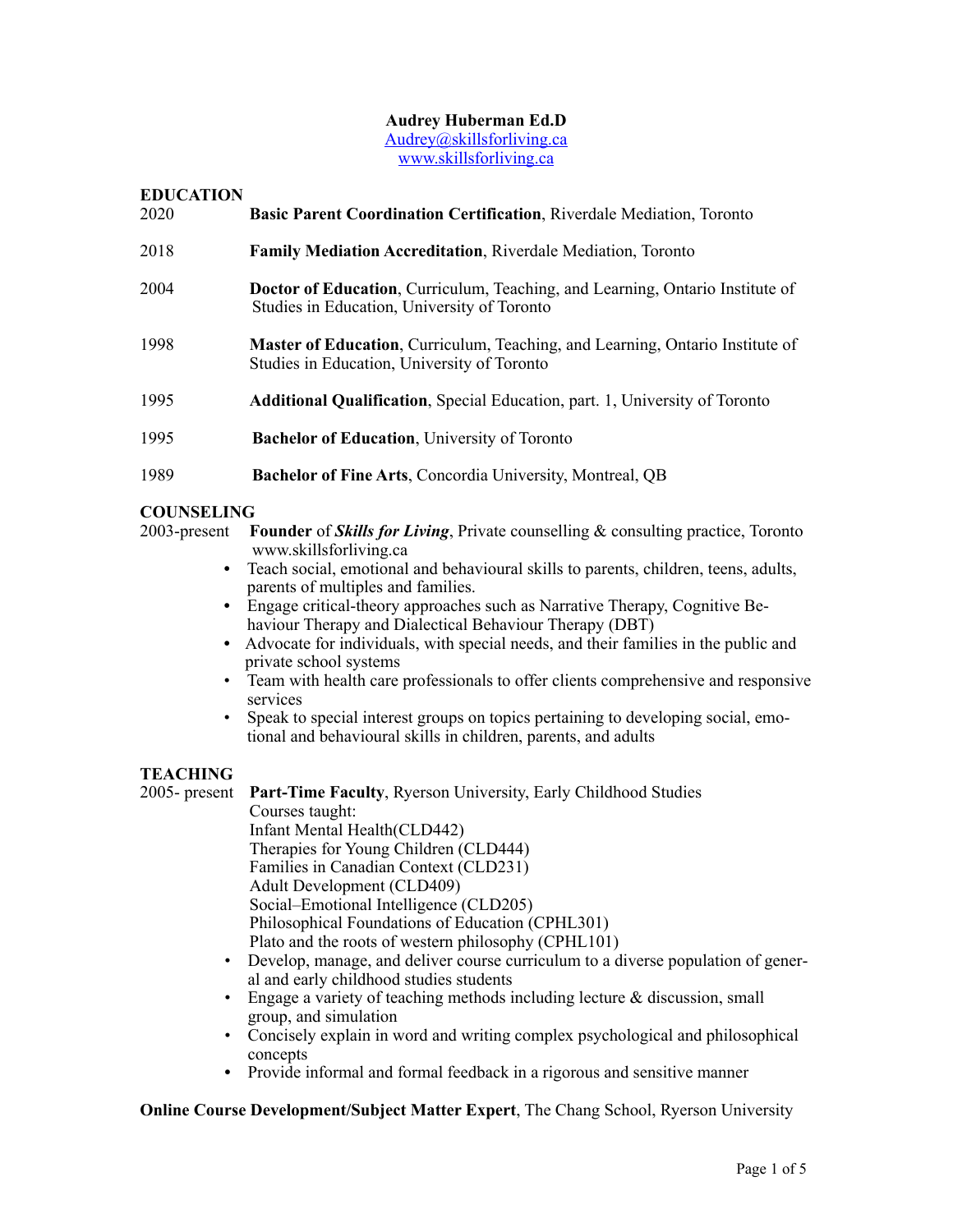#### Sept-Present Course development for: Infant Mental Health (CCLD442)

Feb-Dec 2017 Therapies for Young Children (CCLD444)

- **•** Prepare original course material for an online environment
- Develop 13 instructional modules and all corresponding learning activities
- **•** Engage Ryerson software platforms CMS/LMS
- **•** Collaborate with Digital Education Strategies professionals
- **•** Deliver and manage course curriculum to a diverse population students

## **PRESENTATIONS**

Huberman, A. (2017). *Navigating social realms: Effective group work and individual participation skills*. Presentation for University of Toronto Scarborough campus students, Scarborough, Ontario.

Huberman, A. (2016/17). *Executive function skills*. 16 week training program for students between the ages of 10-12, Dunblaine Private School, Toronto, Ontario.

Huberman, A. (2014/15/16). *Communicating with Employers and Faculty Workshop*. Presentation for University of Toronto Scarborough campus students, Scarborough, Ontario.

Huberman, A. (2014). Family strategies to achieve social, emotional and behavioural well-being. Workshop for parents with school age children, Swansea Public School, Toronto, Ontario.

Huberman, A. (2014). Family strategies to foster social-emotional intelligence. Workshop for parents with school age children, Dunblaine Private School, Toronto, Ontario.

Huberman, A. (2014). Helping your child succeed in school. Workshop for parents with school age children, Vradenberg St. Public School, Toronto, Ontario

Huberman, A. (2014). Bully prevention workshop. Workshop for parents with school age children, Church St. Public School, Toronto, Ontario.

Huberman, A. (2013). *Raising a mensch*. Presentation for Beth David synagogue, Toronto, Ontario.

Huberman, A. (2013/14). *Goal setting*. Presentation for University of Toronto Scarborough campus students, Scarborough, Ontario.

Huberman, A. (2013). *The social side of anaphylaxis*. Presentation for the Toronto Anaphylaxis Education Group, Toronto, Ontario.

Huberman, A. (2013). *All bases covered*. Workshop series for parents and educators. Learning Disabilities association, Toronto District, North York, Ontario.

Huberman, A. (2011/12/13). *Parent Group*. Workshop series for parents with children with learning disabilities and/or attention deficits. Learning Disabilities association, Toronto District, North York, Ontario.

Huberman, A. (2009/10/12/13/14). *Social skills: Parts 1 and 2*. Presentation for University of Toronto Scarborough campus students, Scarborough, Ontario.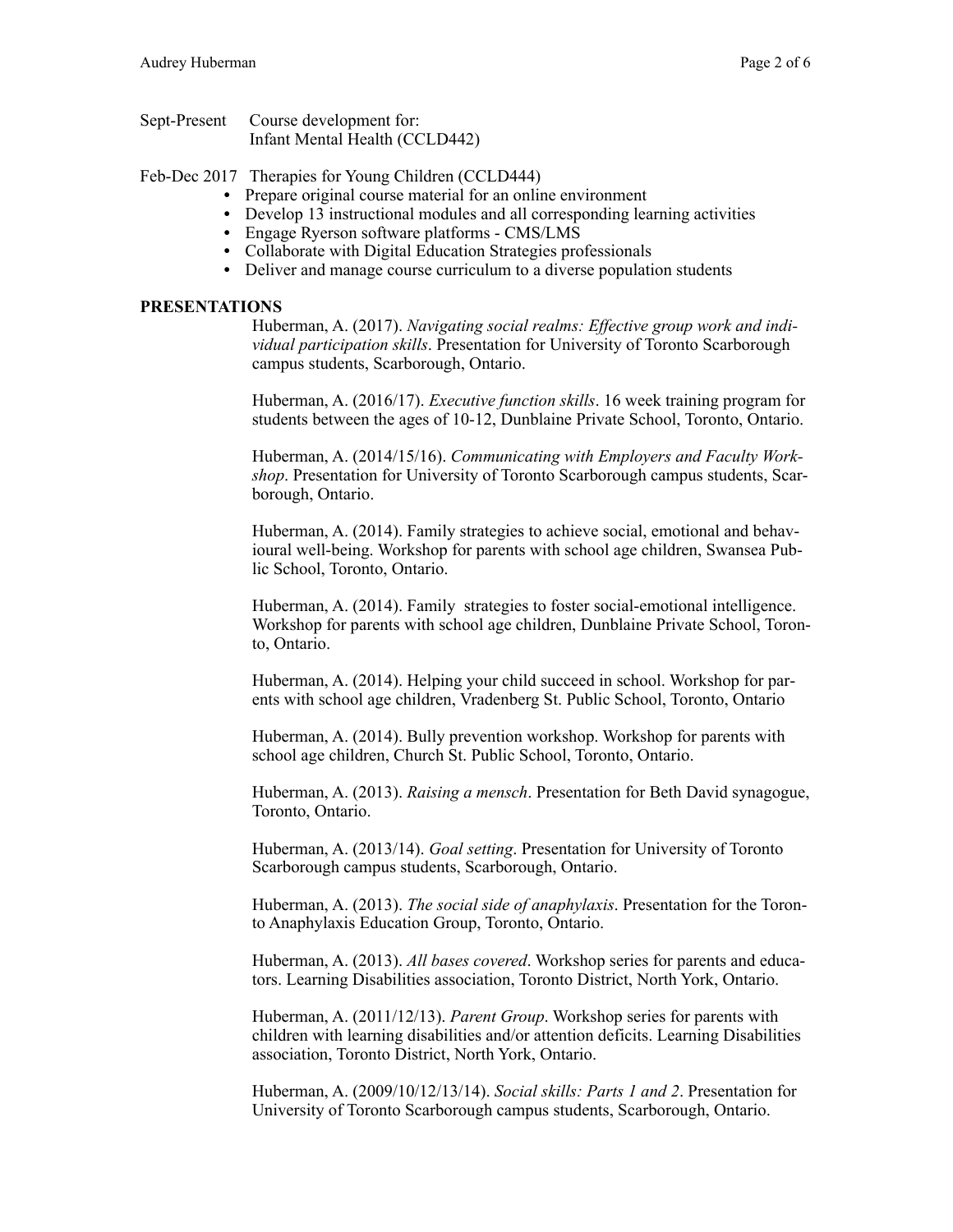Huberman, A. (2011/13). *Helping your child succeed in school*. Workshop for parents with school age children, Church St. Public School, Toronto, Ontario.

Huberman, A. (2011/12). *Project aware*. Workshop series focused on critical topics related to bullying/hate crimes and learning disabilities. Learning Disabilities association, Toronto District, North York, Ontario.

Huberman, A. (2008/09/10/12). *Positioning your difficult child for success*. Presentation for parents at the Learning Disabilities association, Toronto District, North York, Ontario.

Huberman, A. (2011). *Anger-management and impulse-control*. Workshop for grade 3 students and their parents, Arbor Glen Public School, North York, Ontario.

Huberman, A. (2011). *Building self-esteem in students with learning disabilities*. Train the trainer workshop for Ministry of Health and Promotion. Learning Disabilities association, Toronto District, North York, Ontario.

Huberman, A. (2011). *Think, feel, do: Creating a positive family dynamic.* Workshop for parents of multiples at Multiple Births Canada's 2011 conference, Windsor, Ontario.

Huberman, A. (2011). *Think, feel, do: Creating positive friendships.* Workshop for parents of multiples at Multiple Births Canada's 2011 conference, Windsor, Ontario.

Huberman, A. (2011). *Anti- bullying*. Workshop for grade 5 and 6 students and their parents, Arbor Glen Public School, North York, Ontario.

Huberman, A. (2010). *Healthy body image and tobacco prevention*. Leadership and Public Health workshop for youth at the Learning Disabilities association, Toronto District, North York, Ontario.

Huberman, A. (2010). *Transitioning from High-School to University*. Presentation for University of Toronto Scarborough campus students, Scarborough, Ontario.

Huberman, A. (2010). *Parenting for the socially competent child*. Workshop for parents at the Learning Disabilities association, Toronto District, North York, Ontario.

Huberman, A. (2009). *Parenting Teens: Meeting multiple and conflicting needs*. Learning Disabilities Association, Toronto District, North York, Ontario.

Huberman, A. (2009). *Executive function: The big and small of knowing and doing*. Presentation for Dunblaine School parents and staff, North York, Ontario.

Huberman, A. (2009). *Living with a Learning Disability: A meaning- making affair*. Workshop for Youthdale Treatment Centres' annual conference, Toronto, Ontario.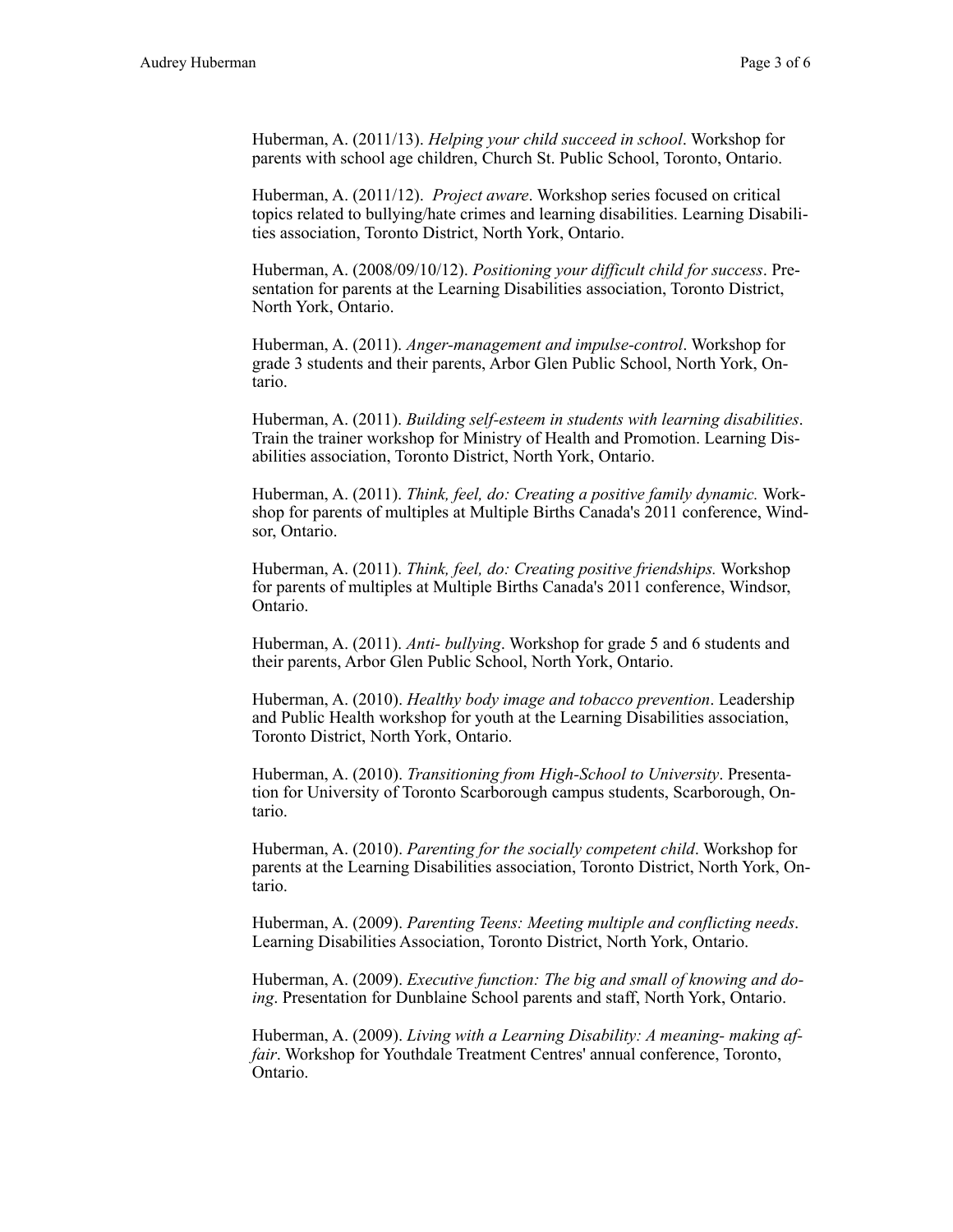Huberman, A. (2009). *Teaching Social Skills: Making the implicit, explicit*. Train the Trainers workshop for University of Toronto Scarborough Campus Health and Wellness and Access Ability staff, Scarborough, Ontario.

Huberman, A, (2008). *Achievement motivation: From theory to practice*. Presentation for Kumon Canada instructors, Vaughan, Ontario.

Huberman, A. (2007/8). *Communication strategies and language*. Presentation for Adapted & Integrated Services staff - Toronto and East York District, Toronto, Ontario.

Huberman, A. (2007). *How to write tests so you show what you know*. Presentation for youth at the Learning Disabilities association, Toronto District, North York, Ontario.

Huberman, A. (2007). *Multiples and education*. Keynote address at Multiple Births Canada's 2006 conference, Kitchener, Ontario.

Huberman, A. (2006). *Help! We have multiples.* Workshop for parents of multiples at Multiple Births Canada's 2006 conference, Chatham, Ontario.

Huberman, A. (2002). *Parenting and educating the twin population.* Paper presented at the Canadian Society of Studies in Education, Ontario Institute of Studies in education, Toronto, Ontario.

Huberman, A. (2001). *Raising an emotionally intelligent child.* Paper presented at the Canadian breast cancer foundation's health and fitness weekend, Camp Manitou.

Huberman, A. (2001). *A narrative inquiry into the development of a woman's organization: Taking a step for the big picture.* Paper presented at the American educational research association, Washington state convention and trade centre.

#### **PUBLICATIONS**

Huberman, A. (2012). *All Bases Covered*. The Learning Disabilities Association of Toronto District. Toronto, Ontario.

Huberman, A. (2001, 2002). The conscious parent. *Bulletwin, Dec 2001, Jan 2002, Feb 2002, March 2002, April, 2002, June/July/August 2002, Sept 2002, Oct 2002*.

Huberman, A. (2001). The wonders of story. *Among teachers community, 29*.

Huberman, A. (2001). *A narrative inquiry into the development of a woman's organization: Taking a step for the big picture*. Education resource information centre.

Huberman, A. (2001). Experiencing twinship, In D. Schroeder (Ed.) *Twinty-five* (pp. 46).Toronto, Ontario, Canada: Toronto Parents of Multiple Births Association.

#### **MEMBERSHIPS**

2019 - Zero to Three 2020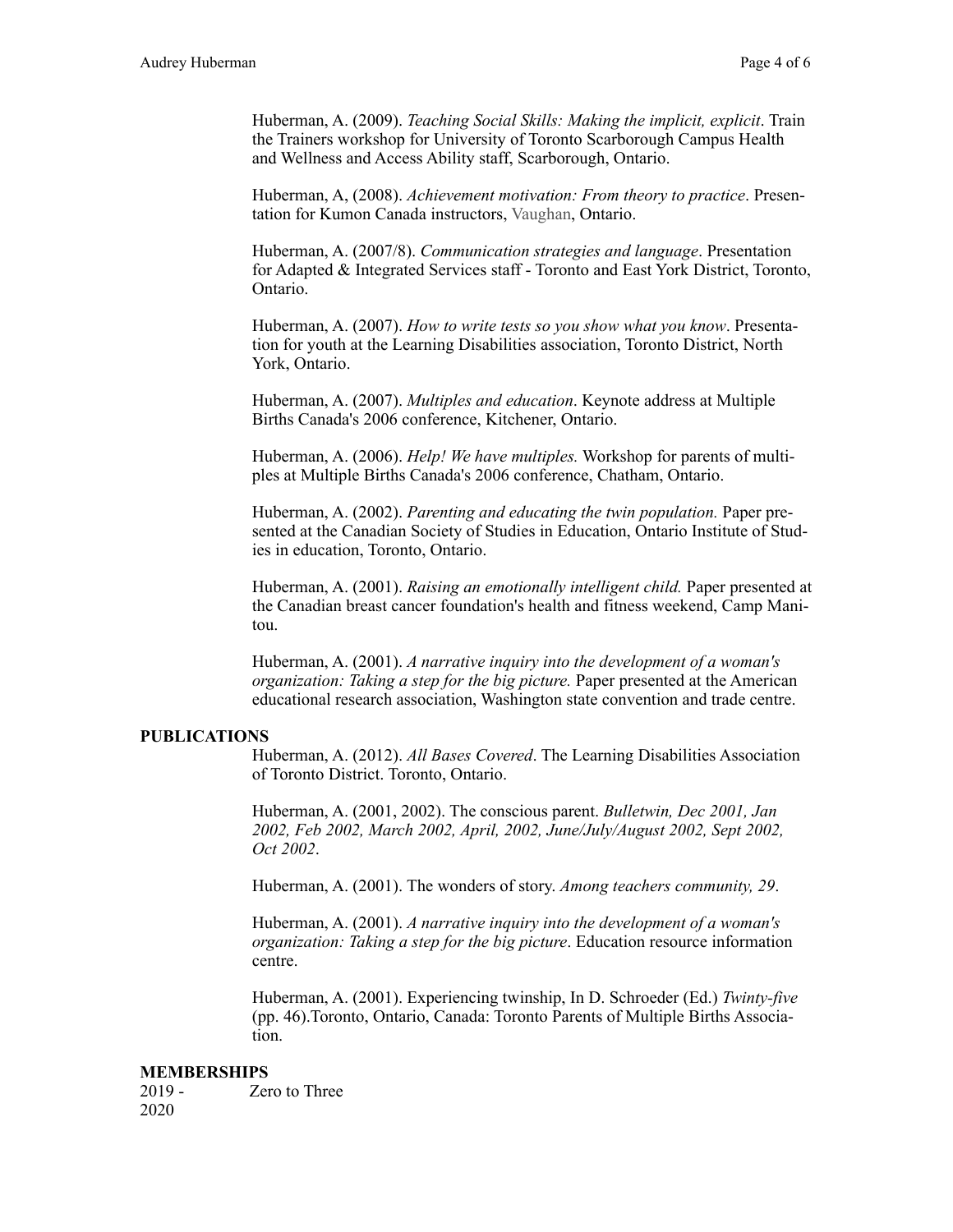| $2018 -$<br>present | <b>Ontario Association for Family Mediation</b>                                          |
|---------------------|------------------------------------------------------------------------------------------|
| $2017 -$<br>2019    | Family Dispute Resolution Institute of Ontario                                           |
| 2004-<br>present    | Ontario Association of Consultants, Counsellors, Psychometrists,<br>and Psychotherapists |

# **APPOINTMENTS**

2009 -2012 **Board of directors**, Learning Disabilities Association, Toronto District

• Assume all board responsibilities: Planning and policy development, community and organizational development, fundraising and support development.

2005-2017 **Advisory board,** Multiple Births Canada (MBC)

- Invited to join international group of physicians and educators to consult on issues that impact multiples and their families
- Provided a written argument to strengthen MBC's effort to revisit the provisions in compassionate care, maternal and parental leave under the Federal Employment Insurance program for families with multiples

# **AWARDS**

• 2007 Dionne Making a Difference Award; Multiple Births Canada

# **RESEARCH**

- 2001- 2004 **Doctoral Thesis,** Ontario Institute of Studies in Education, University of Toronto<br> **•** Investigated the multiple-birth experience via phenomenological methodology
	- Investigated the multiple-birth experience via phenomenological methodology
	- Engaged multiple data sources including the children's drawings, personal photography, and interview transcripts
	- Organized data into four analytical categories that efficiently synthesized and communicated the complex, compounded, and copious data
	- Outlined implications of research and offered practical applications
- 
- 2000 **Doctoral level pilot project**, Ontario Institute of Studies in Education, University of Toronto
	- Investigated women's ways of working collaboratively
	- Created visual aids to present and communicate narrative methodology and findings at the American educational research association

1998 **Master's Research Projects,** Ontario Institute of Studies in Education,

University of Toronto

- Examined women's perceptions of the salient events in their lives
- Synthesized data into thematic categories
- Research project was upgraded to QRP status as a result of its quality, depth and breath

# **ACADEMIC ASSOCIATIONS AND SERVICES**

- **Book Review Editor, Journal of Curriculum Inquiry, Ontario Institute of Studies** in Education, University of Toronto
	- Provided oral and written assessment of submitted manuscripts